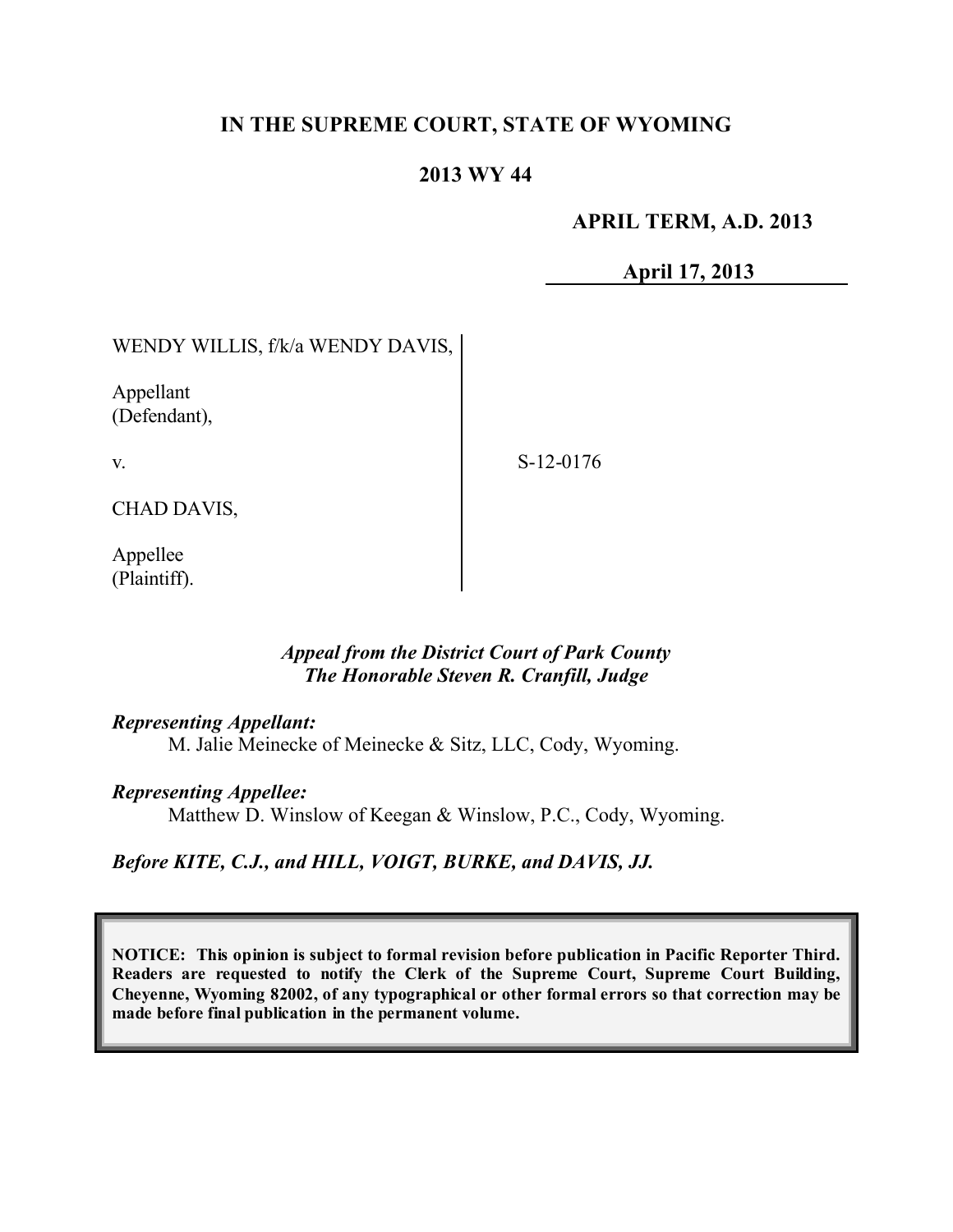### **VOIGT, Justice.**

[¶1] The appellant, Wendy Willis (hereinafter Mother), appeals the district court's decision to deny her motion for modification of custody and visitation. She claims that the district court's order does not comply with the statutes regarding child custody and visitation and that the district court improperly denied the admission of the children's treating counselor's notes and written opinion into evidence at the motion hearing. We affirm.

#### **ISSUES**

[¶2] 1. Did the district court abuse its discretion when it denied Mother's motion for modification of custody and visitation?

2. Did the district court abuse its discretion when it determined that the treating counselor's notes and written opinion regarding her counseling sessions with the children were inadmissible hearsay?

### **FACTS**

[¶3] Mother and the appellee, Chad Davis (hereinafter Father), married in 2000, and two children, CD and DD, were born during the marriage. On March 10, 2006, Father filed for divorce, and the district court entered the decree of divorce on November 19, 2007. Father was granted primary physical and residential custody of the children, while Mother was granted "reasonable and liberal visitation." In its decision letter, the district court specified that

> [v]isitation between [Mother] and [CD and DD] is to take place at least two weekends a month at or before 4:00 p.m. Friday and concluding at or before 4:00 p.m. Sunday. This visitation is to primarily take place on weekends when [Father] is working. The parties are to agree upon which weekends visitation will take place. However, the Court realizes that this type of arrangement may become stressful and confusing to not only the parties but also the boys as it may change each month. If either party finds that this arrangement is not working, they may notify the other party in writing and visitation will default and take place every other weekend beginning at or before 4:00 p.m. Friday and concluding at or before 4:00 p.m. Sunday.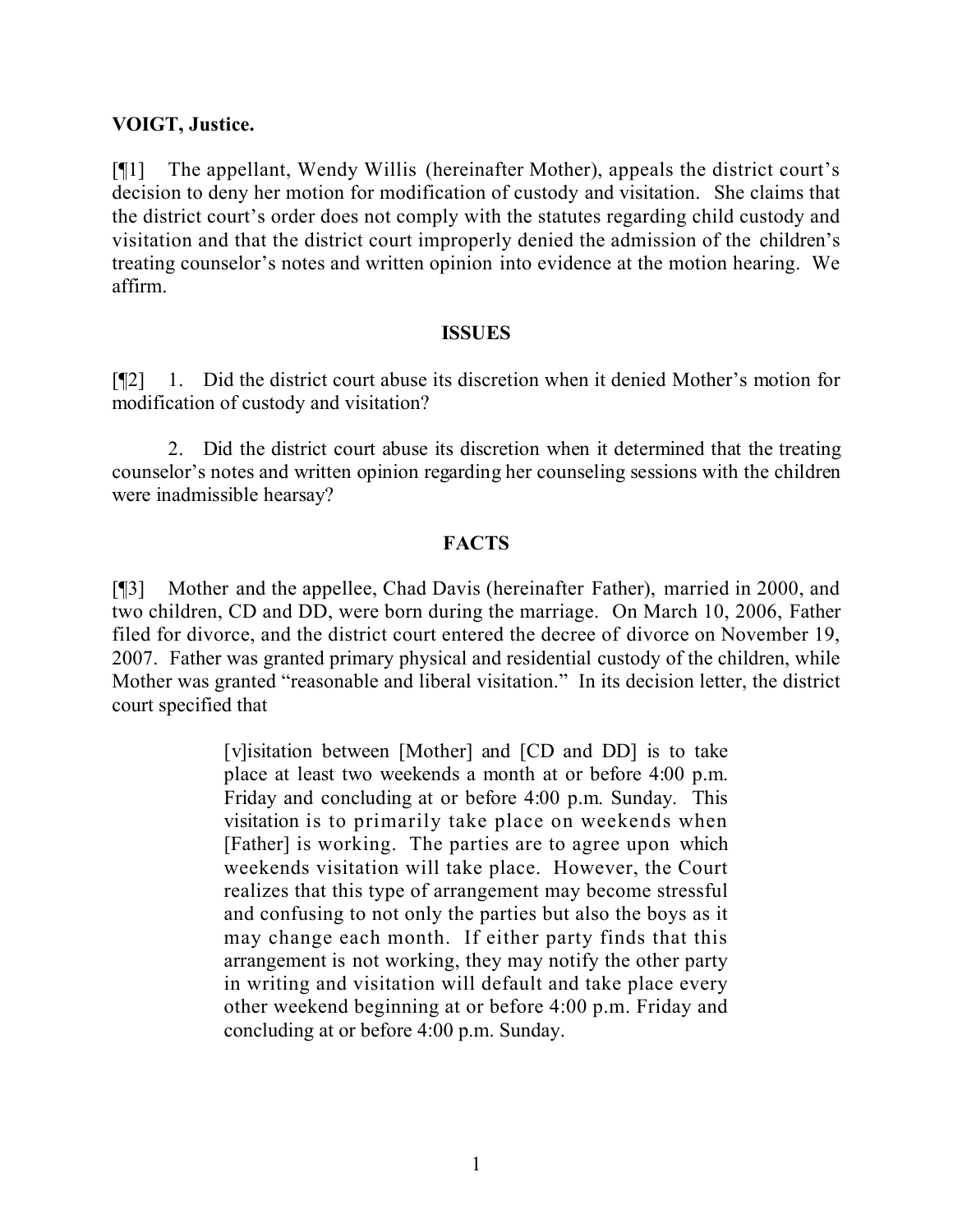[ $[$ 4] On June 10, 2010, Mother filed a motion to modify the custody arrangement.<sup>1</sup> A hearing on the motion was held on March 22 and 23, 2012, where each party called various witnesses, including experts. The district court determined that Mother failed to demonstrate that there had been a material and substantial change in circumstances since the last request for custody modification and denied the motion. The district court also noted the inability of Mother and Father to cooperate when determining when Mother's visits with the children would occur. Thus, the district court ordered that Mother submit her work schedule to Father and that Father create the visitation schedule. Additional facts will be discussed when relevant.

### **DISCUSSION**

### *Did the district court abuse its discretion when it denied Mother's motion for modification of custody and visitation?*

[¶5] Mother argues that the district court abused its discretion when it denied her motion for modification of child custody because the record demonstrates that there was a material change of circumstances surrounding the original custody arrangement and that a modification of custody is in the best interests of the children. "Decisions pertaining to child custody are within the sound discretion of the district court and will not be disturbed on appeal absent procedural error or a clear abuse of discretion." *CLH v. MMJ* (*In re TLJ)*, 2006 WY 28, ¶ 6, 129 P.3d 874, 876 (Wyo. 2006). In making this decision, we focus on whether the district court's decision was reasonable. *Id*. Further, "[w]e view the evidence in the light most favorable to the district court's determination, affording to the prevailing party every favorable inference and omitting from our consideration conflicting evidence." *Id*. After a review of the record, we find that the record supports the district court's finding that there was not a material change of circumstances and, therefore, the district court did not have jurisdiction to consider the best interests of the children and grant a custody modification.

[¶6] "As a general rule the doctrine of res judicata applies to divorce decrees." *Willis v. Davis*, 2010 WY 149, ¶ 12, 243 P.3d 568, 570 (Wyo. 2010). However, Wyoming law recognizes that a modification to a custody or visitation arrangement is sometimes necessary. *Id*. Modification of a custody order is controlled by Wyo. Stat. Ann. § 20-2- 204(c) (LexisNexis 2011), which states in pertinent part:

> A court having jurisdiction may modify an order concerning the care, custody and visitation of the children if

l

<sup>&</sup>lt;sup>1</sup> Between the times the district court filed the divorce decree and when Mother filed the motion to modify custody that is at issue in this appeal, Mother and Father filed various motions with the district court, including other motions to modify custody and requests for sanctions. Further, the district court's decision on one of those motions was appealed to this Court, which we affirmed. *See Willis v. Davis*, 2010 WY 149, 243 P.3d 568 (Wyo. 2010).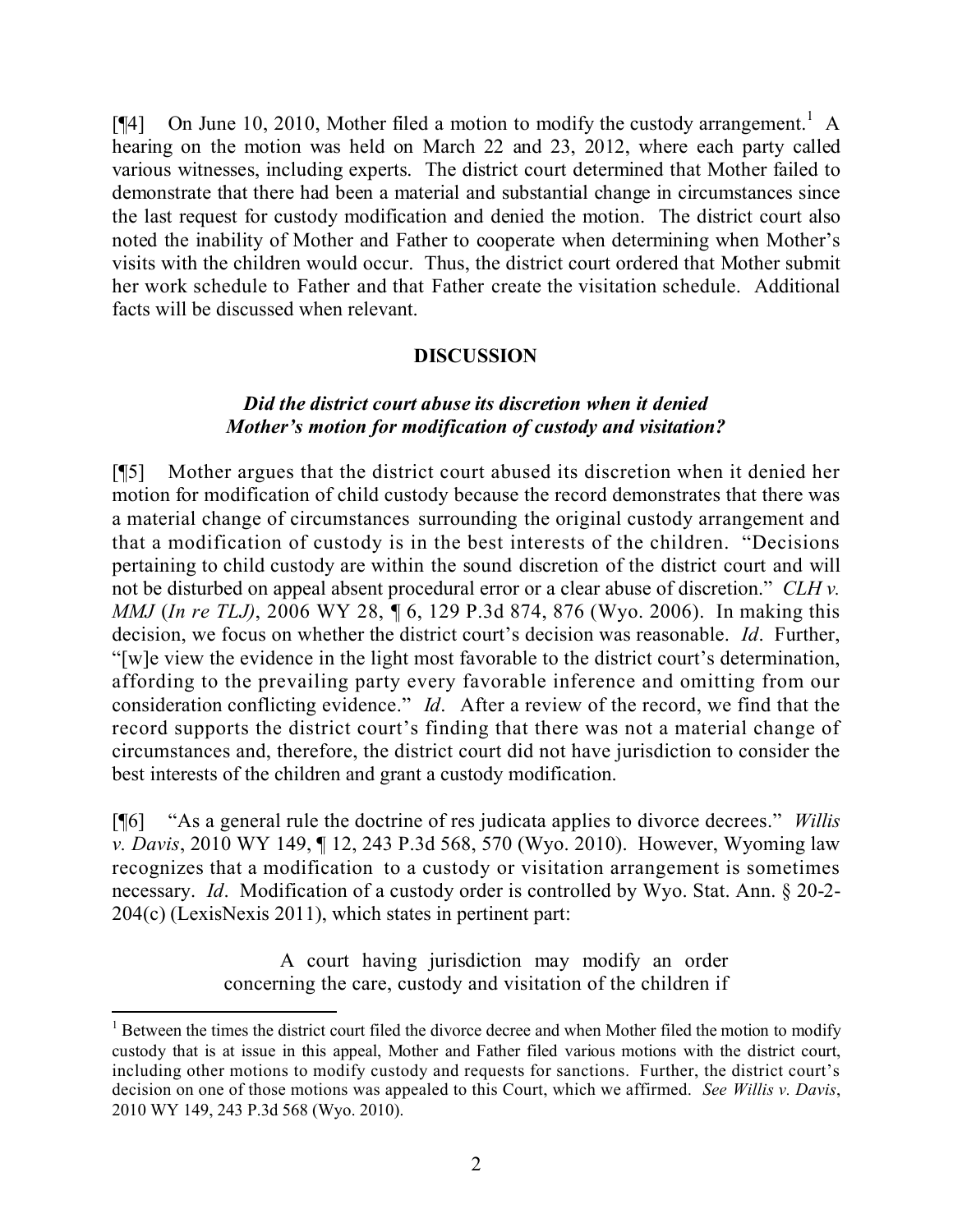there is a showing by either parent of a material change in circumstances since the entry of the order in question and that the modification would be in the best interests of the children pursuant to W.S.  $20-2-201(a)$ .

This statute requires the district court to find two things before granting a parent's motion to modify a custody or visitation order. First, the parent must show that there has been "a material change in circumstances since the entry of the order in question[.]" Wyo. Stat. Ann. § 20-2-204(c). If a material change in circumstances cannot be shown, the doctrine of res judicata applies to the original order. *In re TLJ*, 2006 WY 28, ¶ 8, 129 P.3d at 876. "The district court does not properly acquire jurisdiction to reopen an existing custody order until there has been a showing of 'a substantial or material change of circumstances which outweigh society's interest in applying the doctrine of res judicata' to a custody order." *Id*. (quoting *Kreuter v. Kreuter*, 728 P.2d 1129, 1130 (Wyo. 1986)). Thus, if there is not a material change in circumstances, the district court need not determine whether a modification would be in the best interests of the child. *See id*.

[¶7] Here, the district court determined that there had not been a material change in circumstances; however, Mother claims that that conclusion is not supported by the record. We disagree. The primary flaw with Mother's argument is that she completely disregards this Court's standard of review. Specifically, she presents this Court only with the evidence in favor of finding a material change of circumstances, as presented by her witnesses. To the contrary, this Court views the evidence in the light most favorable to the district court's conclusion, and disregards all conflicting evidence. *Id*. at ¶ 6, at 876.

[¶8] Mother claimed that a material change in circumstances occurred because the children were displaying more aggression in their behavior and because Father had not put the children into counseling. The district court concluded that any behavioral changes in the children could be attributed to Mother's behavior which has "created a stressful situation by failing to deal with situations in a mature manner which would be in the children's best interest." Further, the district court did not fault Father for not putting the children into counseling, as the children were already attending counseling paid for by Mother. The record supports the district court's findings.

[¶9] Mother called several witnesses during her case, two of which offered opinions in a clinical context. The first was a licensed psychologist who was retained as an expert witness by Mother. The second was a licensed clinical social worker who had been seeing the children as a counselor since 2008. The expert testified that she observed and interviewed the children on three different occasions and then made conclusions about what steps needed to be taken in the future to help the children with the issues they were experiencing--specifically depression and aggressive and anxious behavior. She recommended that the children continue with individual counseling, and it would be ideal if both parents agreed on the counselor. The expert opined that the tension between the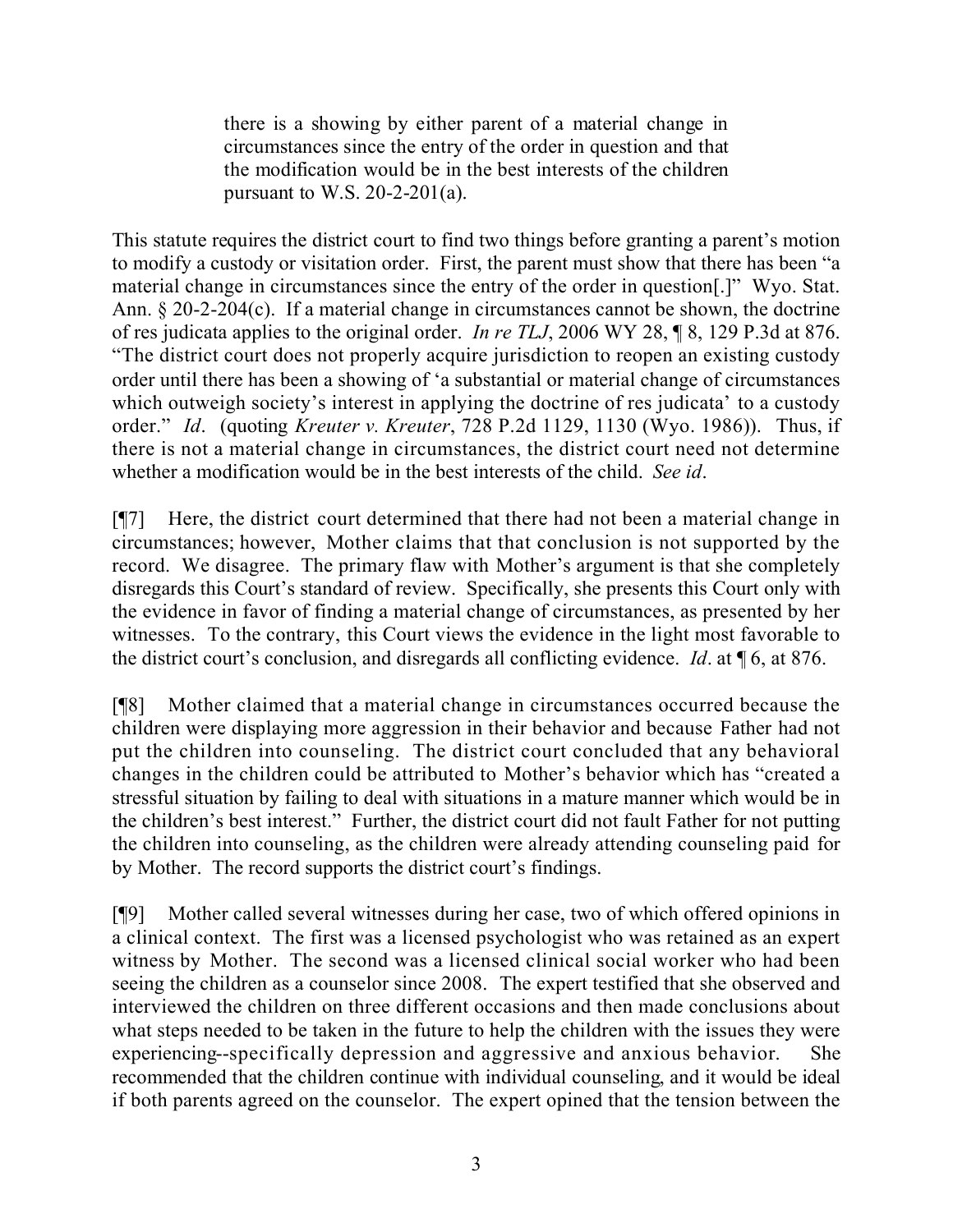parents was contributing "tremendously" to the children's problems and that the children are in "crisis" because the adults in their lives are making bad decisions.

[¶10] The counselor testified that she began treating the children in 2008 for aggression and anxiety. She had written in her notes from the initial assessment that "Mom wants to go back to court and get the boys back." The counselor recommended that the children needed to continue counseling on a weekly basis and also recommended that the parents get equal custody time with the children. She stated: "Children need both parents, and they need both biological parents in their lives."

[¶11] Father called a licensed marriage and family therapist as an expert witness at the hearing. The expert met with the children and their family members (Father, stepmother, half-sister, and step-brother) at their home on two occasions and also met with Father and the children's step-mother at the expert's office. After the evaluation, Father's expert agreed with Mother's expert's recommendations, but also recommended that both parents attend counseling sessions of their own. She further suggested that the parents change the way in which they communicate with one another--if they can't speak to each other in person without conflict, they need to communicate via text message or e-mail. Father's expert believed the only change needed to stop the stress in the children's lives is their parents' behavior.

[¶12] Despite Mother's claims to the contrary, there was ample evidence produced at the hearing to support the district court's finding that the children's behavior was not a material change of circumstances that could warrant a change in custody or visitation if in the children's best interests. The testimony of the counselor demonstrates that the children were having issues with aggression in 2008, which was a year before the first motion to modify custody was filed in 2009 and ultimately denied by the district court. Further, the testimony demonstrates that the behavior is not caused by some new and material change in circumstances regarding custody and visitation. Instead, it is caused by the parents' continual bad behavior towards each other which, as far as this Court can tell, has been a problem since before the divorce was finalized. Thus, these problems are nothing new and the district court did not abuse its discretion in finding this did not warrant a material change in circumstances.

[¶13] With respect to the counseling issue, Father testified that he was involved in some of the counseling decisions when the children first began counseling. However, he became uncomfortable with the current counselor after law enforcement began investigating his family. Father testified that he would help with the costs of counseling if he had some sort of input as to the counselor, but as of now Mother insists on the children seeing the current counselor. Father explained that he had not sought other counseling for the children because he did not think they needed to see two different counselors. Because the evidence was clear that the children had been in counseling, and it is reasonable to believe only one counselor is necessary for the children, we find that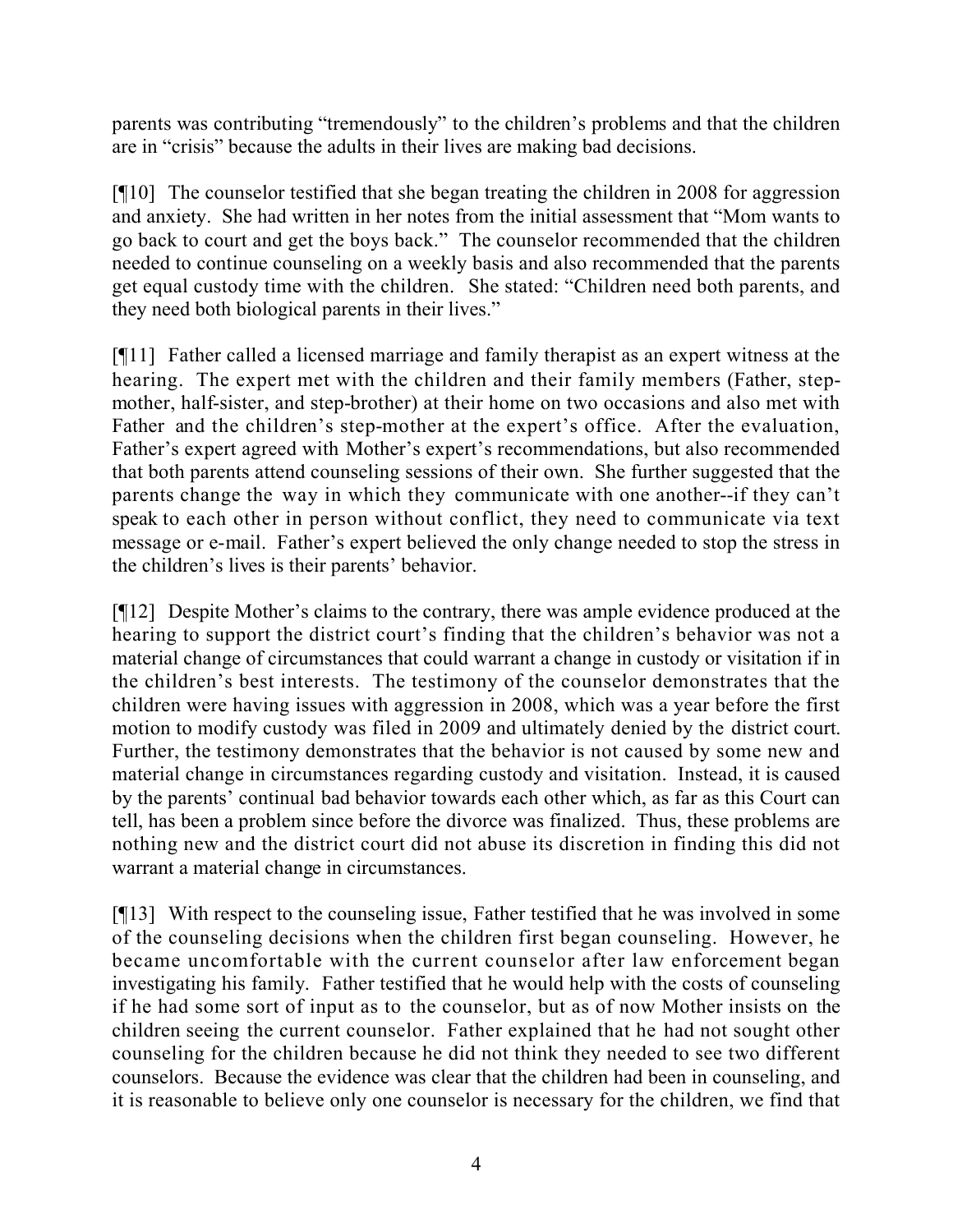the district court did not abuse its discretion when it found that this also was not a material change in circumstances.

[¶14] Mother also makes reference to abuse she alleges the children have suffered at the hands of their teenaged step-brother. She claims that this information is a sufficient material change of circumstances to warrant a change in the custody order. Although the district court did not specifically discuss these allegations in its order denying Mother's motion, we conclude that the district court did not abuse its discretion in finding this information was not a material change in circumstances either.

[¶15] The counselor testified that the children told her that they did not feel safe at Father's home because their step-brother was mean to them and would hurt them. She also testified that over time she saw one of the children, DD, with a black eye on two occasions and a bruise behind his ears. When the counselor inquired about the first black eye, DD initially explained that he had fallen down, but he then later stated his stepbrother hit him with a baseball bat. When he had the second black eye, he would not tell the counselor how he had received it.

[¶16] While this testimony on its own is concerning, there was also evidence presented that the counselor and Mother contacted the police about the allegations of abuse. The detective who investigated the report interviewed Mother, Father, the step-mother, the step-brother, and both children. When she interviewed DD, he told her that he received the bruise after falling off a wooden railroad tie, and the step-brother denied that he had hit DD with a baseball bat. At the end of the investigation, the detective concluded that there was no evidence to support the allegation that the step-brother had hit DD with a bat.

[¶17] Further, in response to the allegations of abuse against the step-brother, Father and step-mother have taken steps to make sure that the younger children cannot be injured accidentally during play with the step-brother. The step-mother testified that, although it makes her sad because it doesn't allow the brotherly relationship all the children had before, the step-brother does not have any physical contact with CD and DD. Father explained that there is a house rule that the boys are not allowed to engage in any wrestling or roughhousing. Additionally, the step-brother is never left alone with CD or DD. Thus, the evidence demonstrates that it is unlikely that DD or CD have been or are being abused by the step-brother and that these allegations do not constitute a material change in circumstances.

[¶18] Mother's brief devotes most of its length to why a change in the custody and visitation order would be in the best interests of the children. However, because there was not a material change of circumstances regarding the custody and visitation order, the district court did not acquire jurisdiction to consider whether a change would be in the best interests of the children. *Jensen v. Milatzo-Jensen*, 2013 WY 27, ¶ 8, 297 P.3d 768,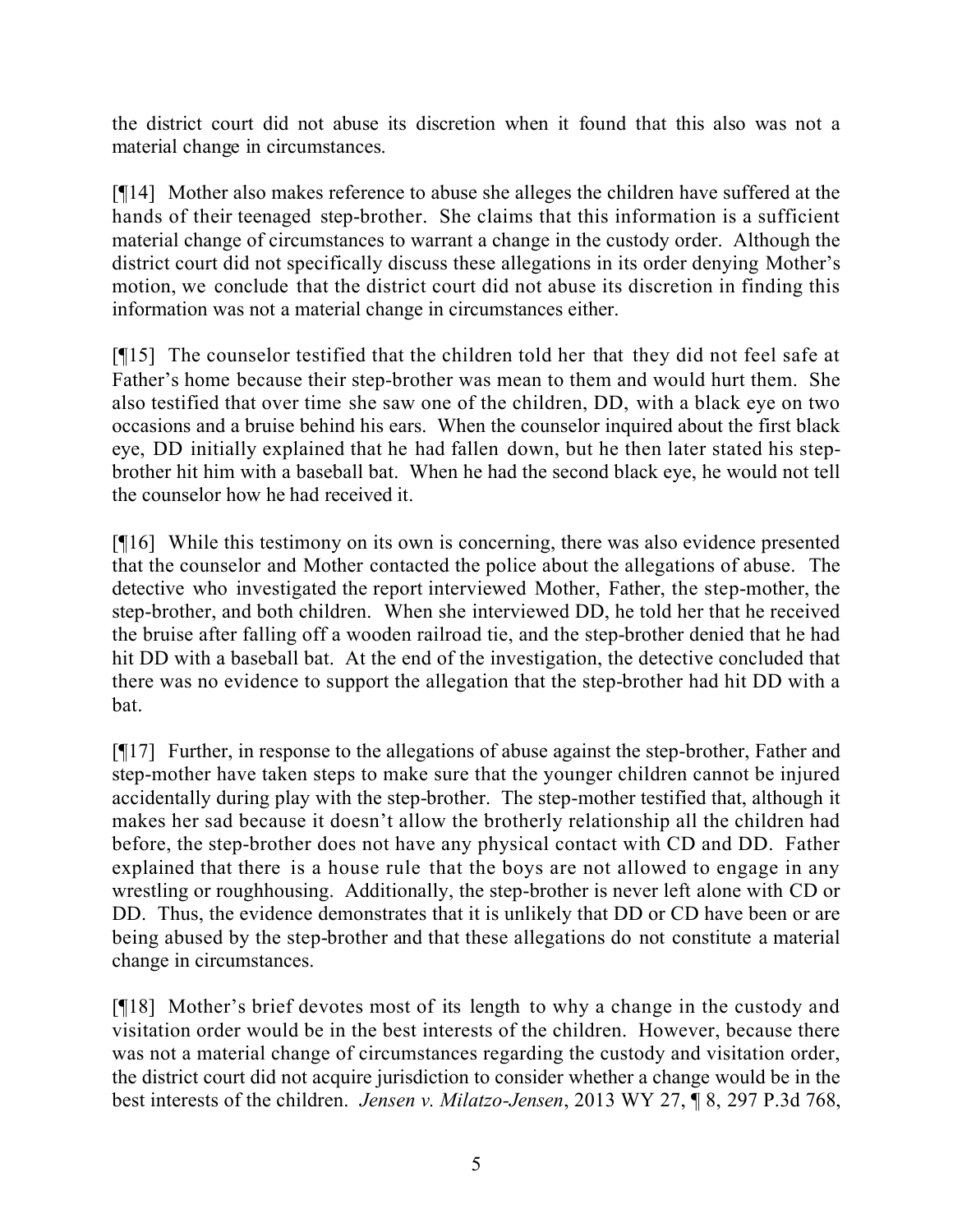772 (Wyo. 2013). Therefore, the district court did not abuse its discretion when it did not engage in an analysis regarding the best interests of the children. Instead, the doctrine of res judicata forbids the district court from doing so. *See id*. For these reasons, we also cannot consider whether a change of custody and visitation would be in the best interests of the children.

[¶19] We must address one final argument Mother makes regarding the district court's order. Mother asserts that "[e]ven though the [district] [c]ourt found that there was no material change of circumstances, the [district] [c]ourt sua sponte ordered that the previous visitation order should be modified." Mother's argument seems to be based upon the fact that in the original visitation schedule the district court stated:

> Visitation between [Mother] and [CD] and [DD] is to take place at least two weekends a month at or before 4:00 p.m. Friday and concluding at or before 4:00 p.m. Sunday. This visitation is to primarily take place on weekends when Chad is working. *The parties are to agree upon which weekends visitation will take place.*

(Emphasis added.) In the order denying Mother's motion to modify custody and visitation, the district court stated:

> With respect to weekends that the Parties have to work during their scheduled visitation, the Court finds that the previous ruling contemplated both parties having some minimal degree of civility toward one another. The hope was for a schedule that accommodated each other; however, this is [obviously] not going to develop. The Court therefore orders [Father] to create the visitation schedule. [Mother] is to submit her work schedule for this purpose.

> As always, the parties are at liberty to schedule visitation as they may agree upon. This Court sincerely hopes that will occur.

> With respect to holiday visitation, it is to coincide with the school's schedule and run through the weekend before school resumes. Specifically, Thanksgiving begins the Wednesday afternoon school recesses and ends the Sunday afternoon before school resumes. Spring/Easter Break is to operate in the same way.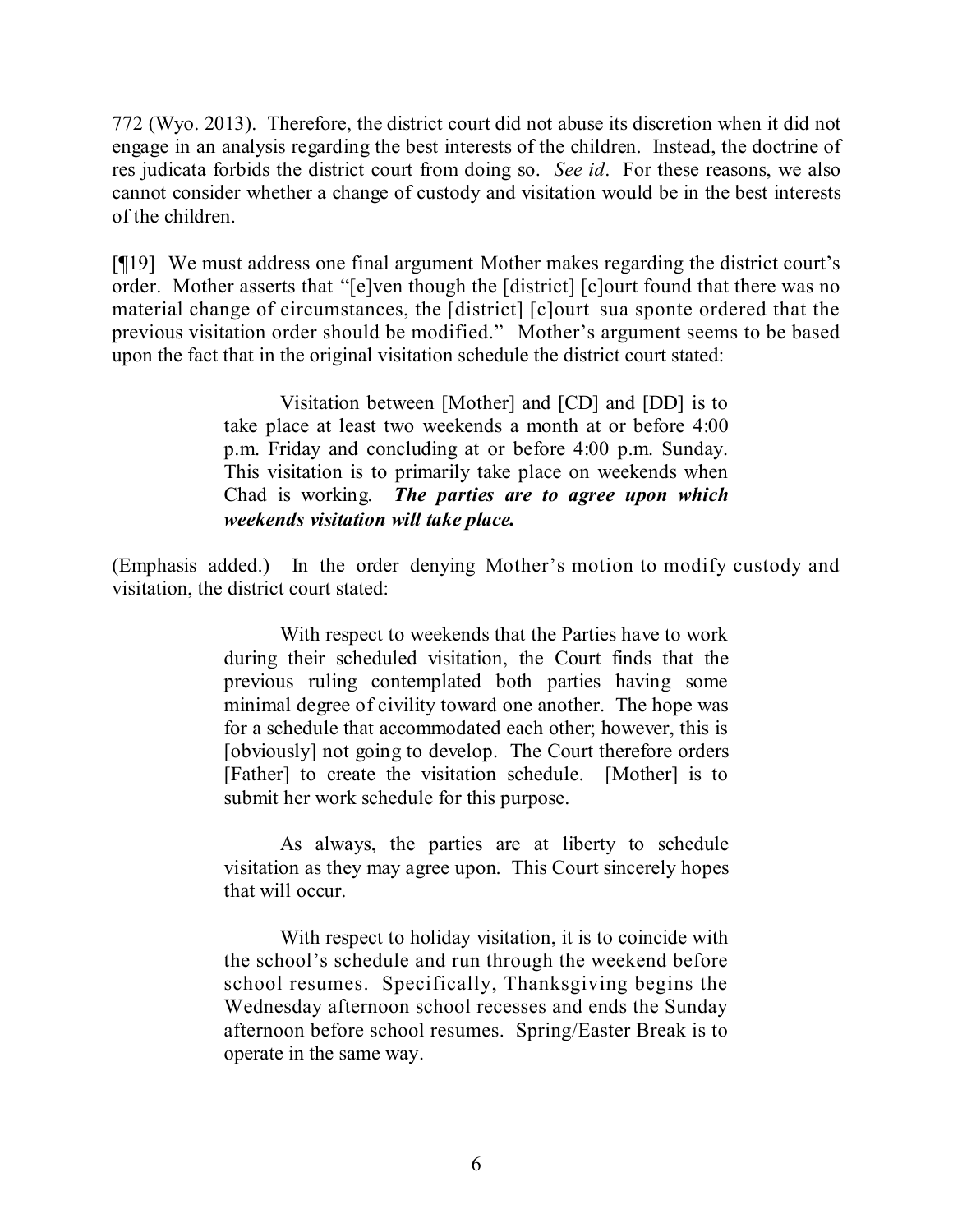If the Thanksgiving or Spring/Easter break coincides with the same weekend of regular weekend visitation it does not mean an extra weekend for [Mother].

[¶20] Mother argues this "change" gives Father "complete discretion over the visitation" and that "if [Father] gets angry at [M]other, he can take away her visitation entirely[.]" We find that Mother's assertions simply are not the case. The district court's order did not modify the amount of visitation that Mother gets with the children. She will still receive her two weekends of visitation per month. If she does not, she may request that the district court find Father in contempt of court. The transcripts demonstrate that Father and Mother often were unable to come to an agreement regarding which weekends Mother's visitation should take place, and they had different understandings of what days were included in holiday visitation. To remedy the bickering between the parties in that respect, the district court put Father in charge of determining which two weekends per month Mother gets visitation. This arrangement makes sense considering Father's work schedule originally was supposed to be the driving factor in when Mother's visitation was to take place. Further, the district court clarified its expectations regarding what days the holiday visitations included. Those clarifications were well within the purview of the district court and it did not abuse its discretion in making them. *Bachand v. Walters*, 809 P.2d 284, 286 (Wyo. 1991).

### *Did the district court abuse its discretion when it determined that the treating counselor's notes and written opinion regarding her counseling sessions with the children were inadmissible hearsay?*

[¶21] Mother argues that the district court committed error when it determined that the treating counselor's notes and written opinion regarding her counseling session with the children were inadmissible hearsay. Normally, we review a trial court's evidentiary decisions for an abuse of discretion. *Glenn v. Union Pac. R.R. Co.*, 2011 WY 126, ¶ 12, 262 P.3d 177, 182 (Wyo. 2011). However, the basis on which Mother argues the evidence should be admissible is being raised for the first time on appeal.<sup>2</sup>

> We strongly adhere to the rule forbidding us to consider for the first time on appeal issues that were neither raised in, nor argued to, the trial court, except for those issues which are jurisdictional or are fundamental in nature. We follow this rule because it is unfair to reverse a ruling of a trial court for reasons that were not presented to it, whether it be legal

l <sup>2</sup> At trial, Mother claimed that the counselor's notes and written opinion were admissible as statements for the purposes of medical diagnosis or treatment under W.R.E. 803(4). On appeal, she argues that the documents are admissible as a business record pursuant to W.R.E. 803(6).